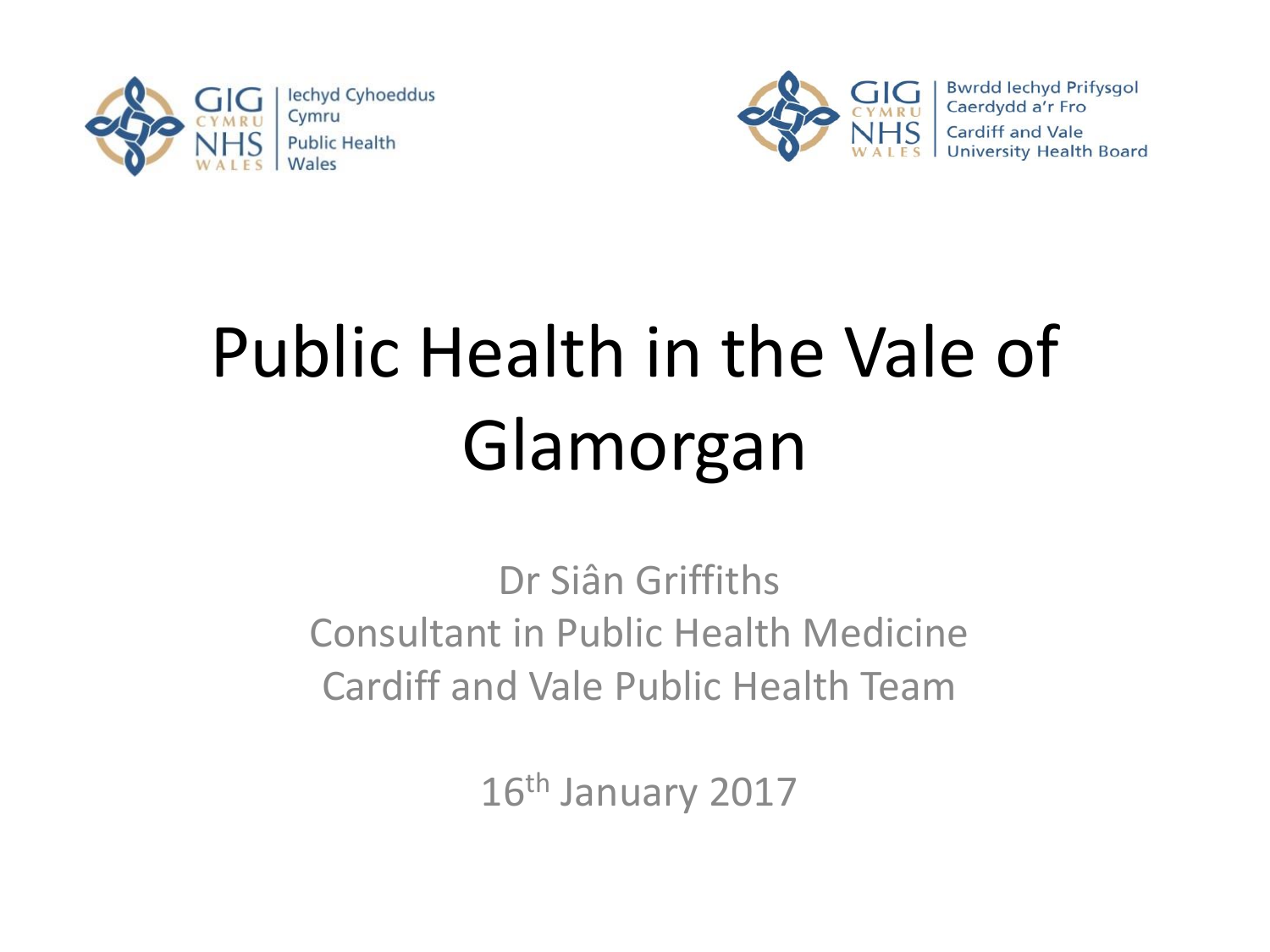

Dahlgren and Whitehead (1991)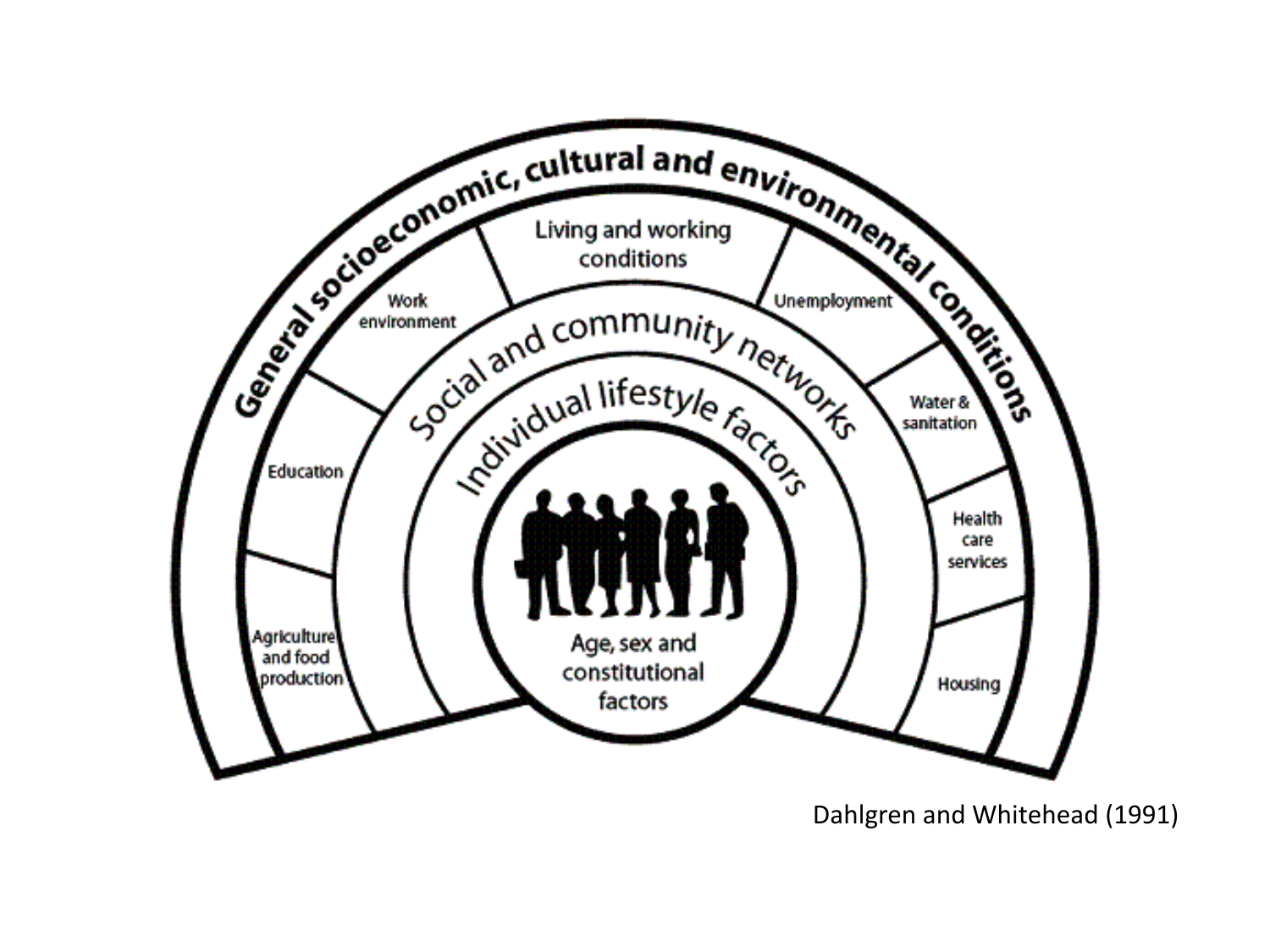### Public Health and the Vale of Glamorgan Council Corporate Plan







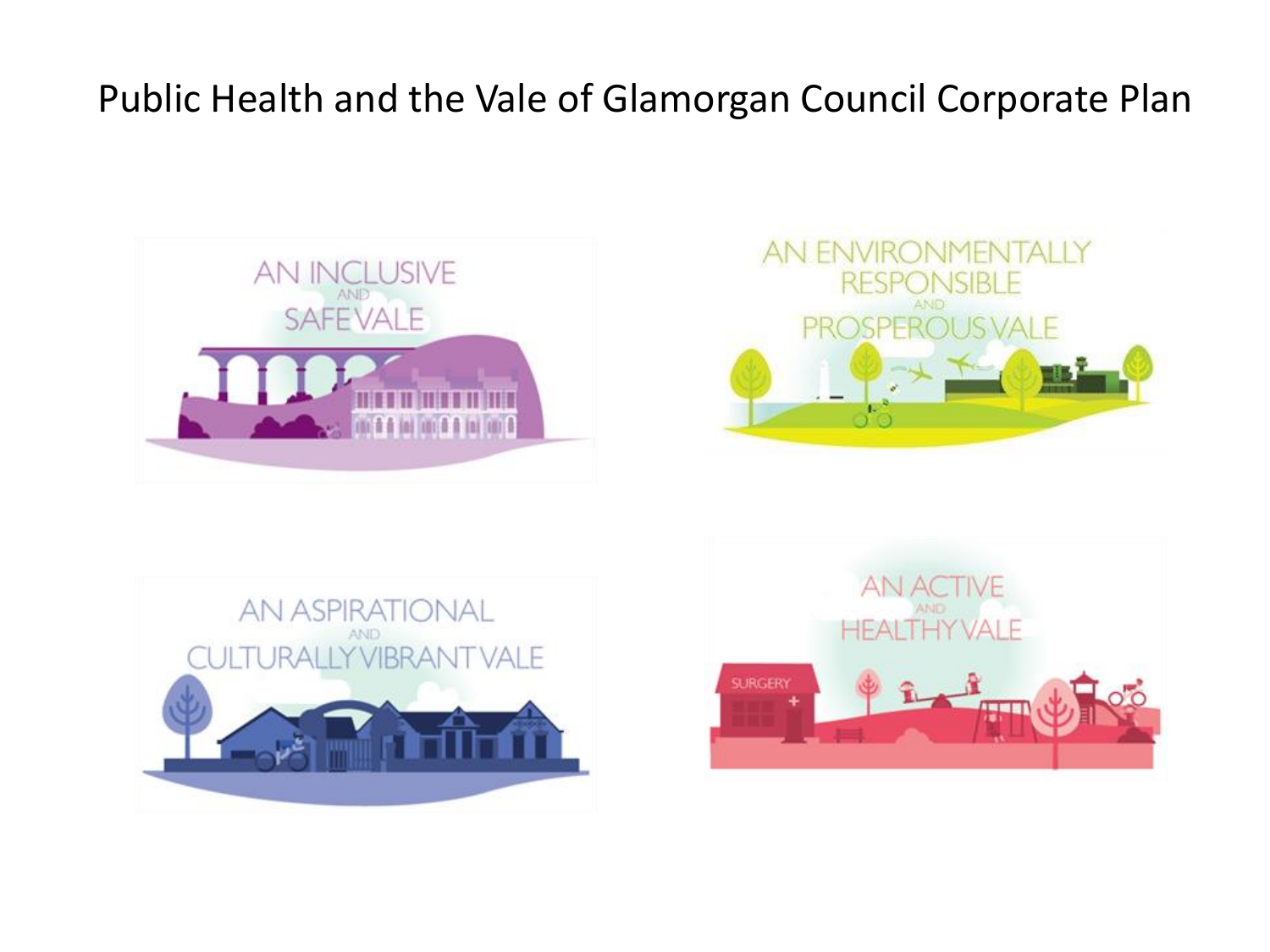### Comparison of life expectancy and healthy life expectancy at birth, with Slope Index of Inequality (SII), Vale of Glamorgan, 2005-09 and 2010-14

Produced by Public Health Wales Observatory, using PHM & MYE (ONS), WHS & WIMD 2014 (WG)



### Males



### Females

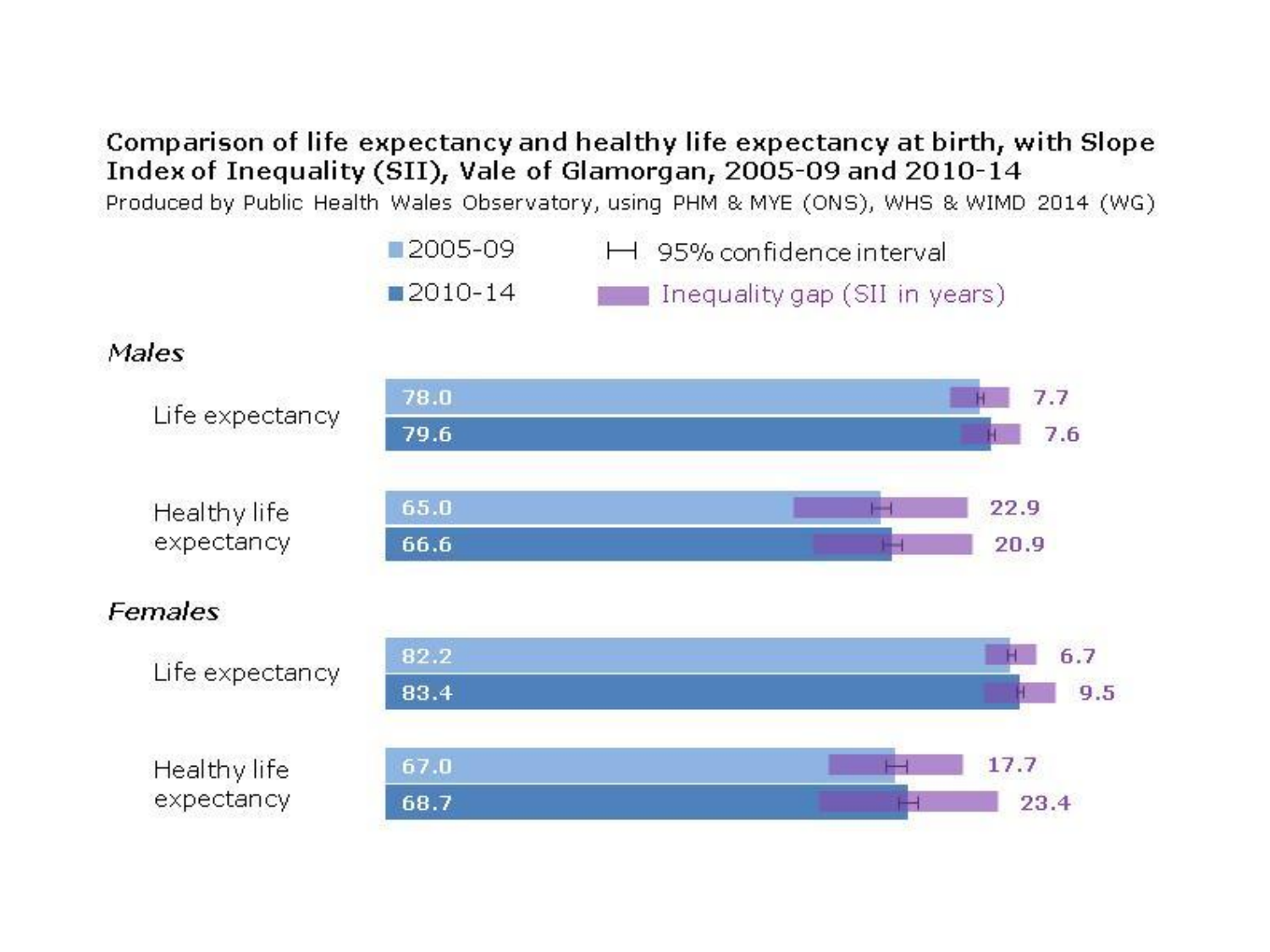

Adults reporting a smoking status of 'daily smoker' or 'occasional smoker', age-standardised percentage, persons aged 16+, Wales, Cardiff and Vale UHB and local authorities, 2005/06-2015



Please consult the technical guide for full details on how this indicator is calculated. Produced by Public Health Wales Observatory, using Welsh Health Survey (WG)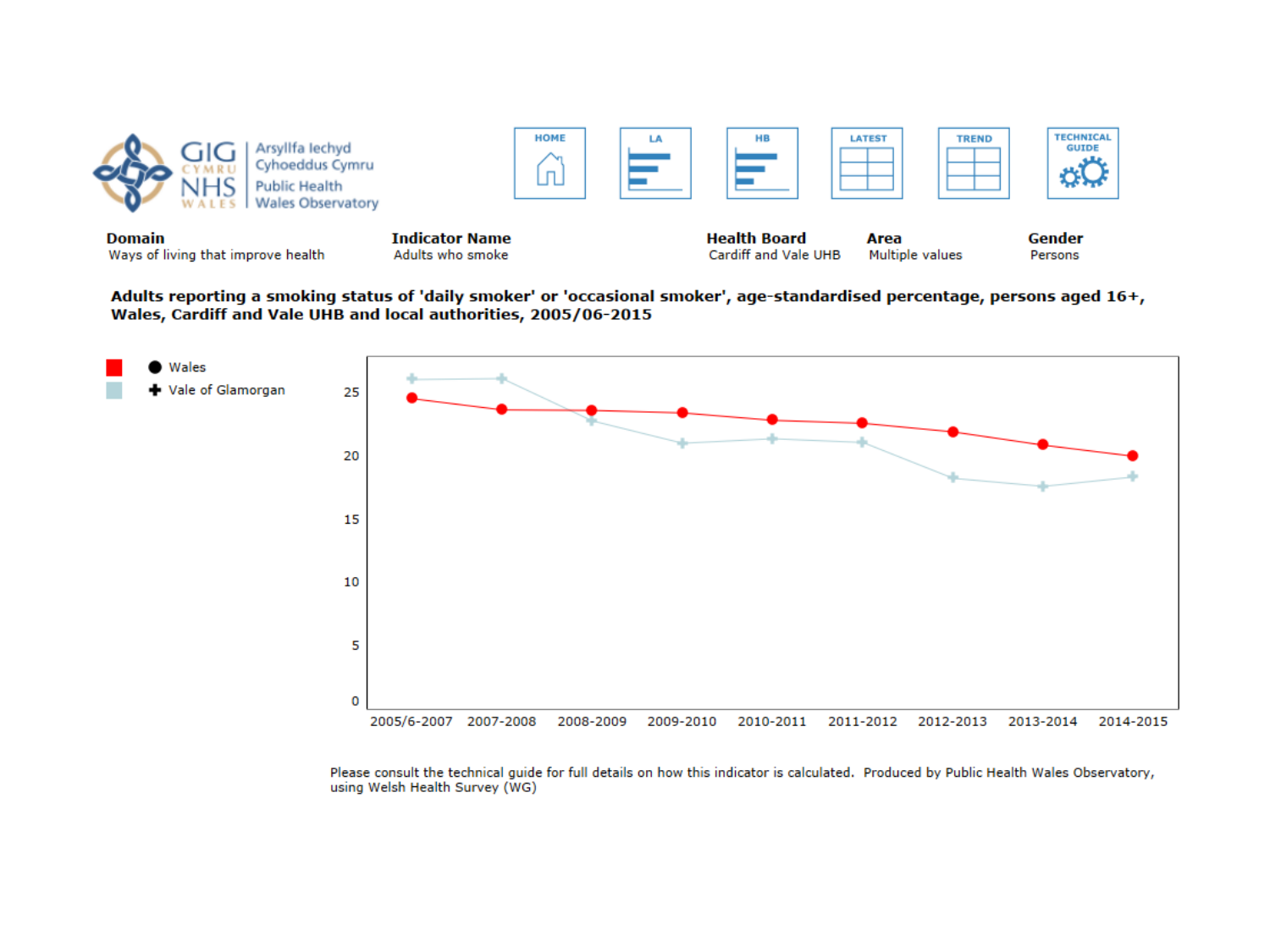



Ways of living that improve health

Adults meeting physical activity guidelines

Area Cardiff and Vale UHB Multiple values

Persons

Adults meeting physical activity guidelines, age-standardised percentage, persons aged 16+, Wales, Cardiff and Vale UHB and local authorities, 2005/06-2015



Please consult the technical quide for full details on how this indicator is calculated. Produced by Public Health Wales Observatory, using Welsh Health Survey (WG)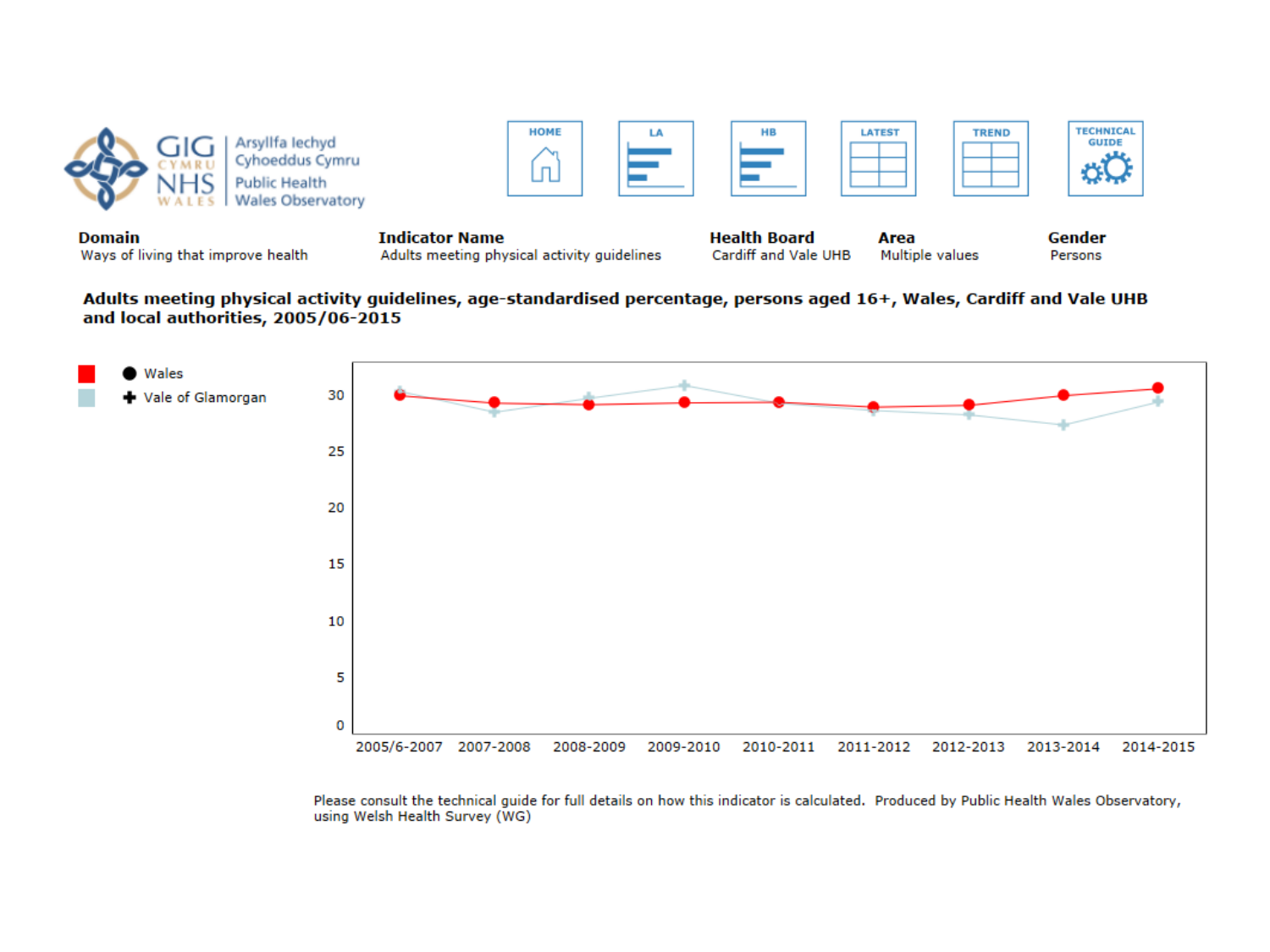| <b>Domain</b> | <b>Public Health</b><br><b>Wales Observatory</b> | <b>Indicator Name</b> |    | <b>Health Board</b> | Area          |              | Gender                           |
|---------------|--------------------------------------------------|-----------------------|----|---------------------|---------------|--------------|----------------------------------|
|               | vllfa lechvd<br>Cyhoeddus Cymru                  | <b>HOME</b>           | LA | <b>HB</b>           | <b>LATEST</b> | <b>TREND</b> | <b>TECHNICAL</b><br><b>GUIDE</b> |

Adults who report eating five or more portions of fruit or vegetables within the previous day, age-standardised percentage, persons aged 16+, Wales, Cardiff and Vale UHB and local authorities, 2008-2015



Please consult the technical guide for full details on how this indicator is calculated. Produced by Public Health Wales Observatory, using Welsh Health Survey (WG)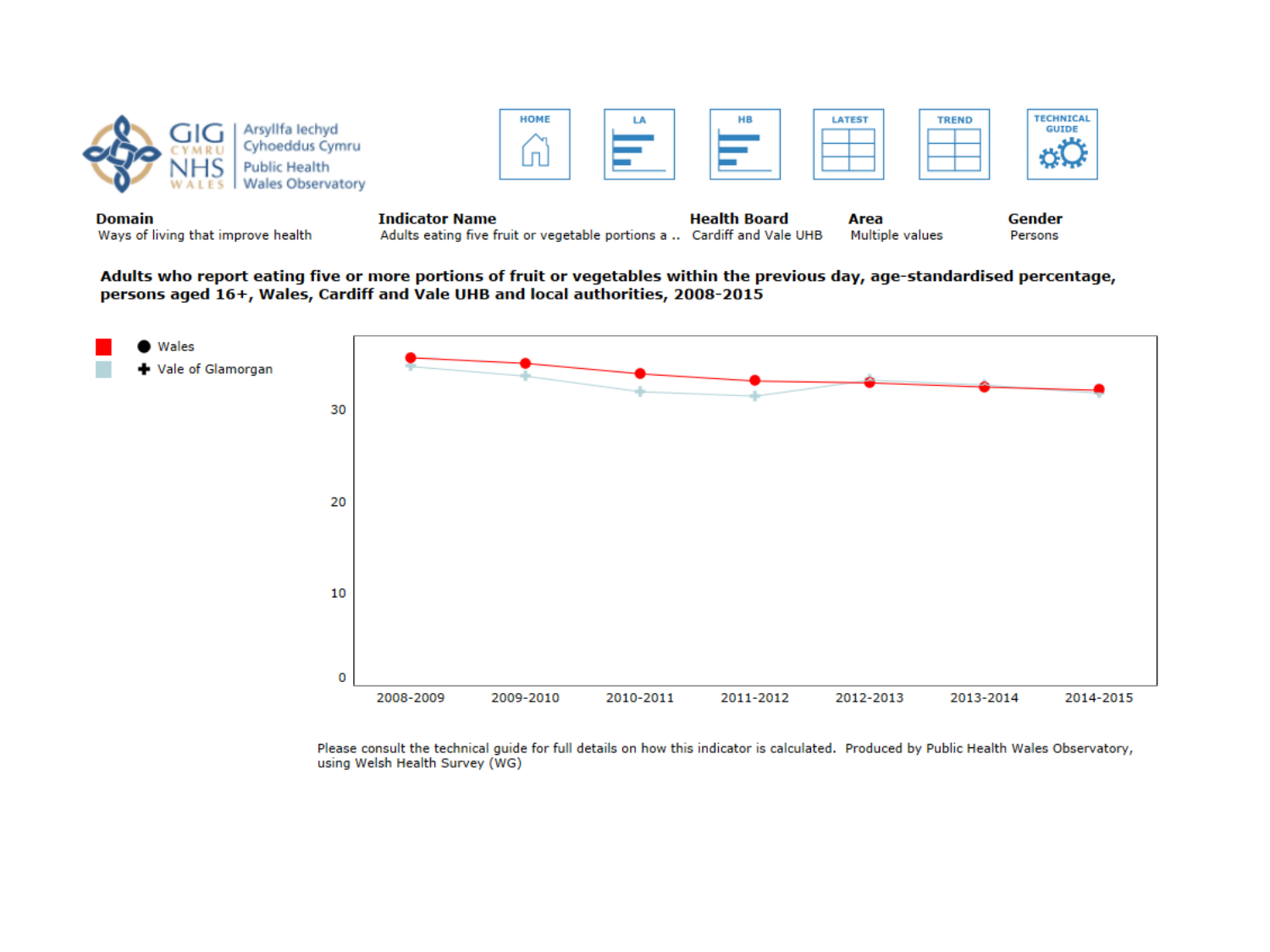

Working age adults of healthy weight, age-standardised percentage, persons aged 16-64 Wales, Cardiff and Vale UHB and local authorities, 2003/04-2015



Please consult the technical guide for full details on how this indicator is calculated. Produced by Public Health Wales Observatory, using Welsh Health Survey (WG)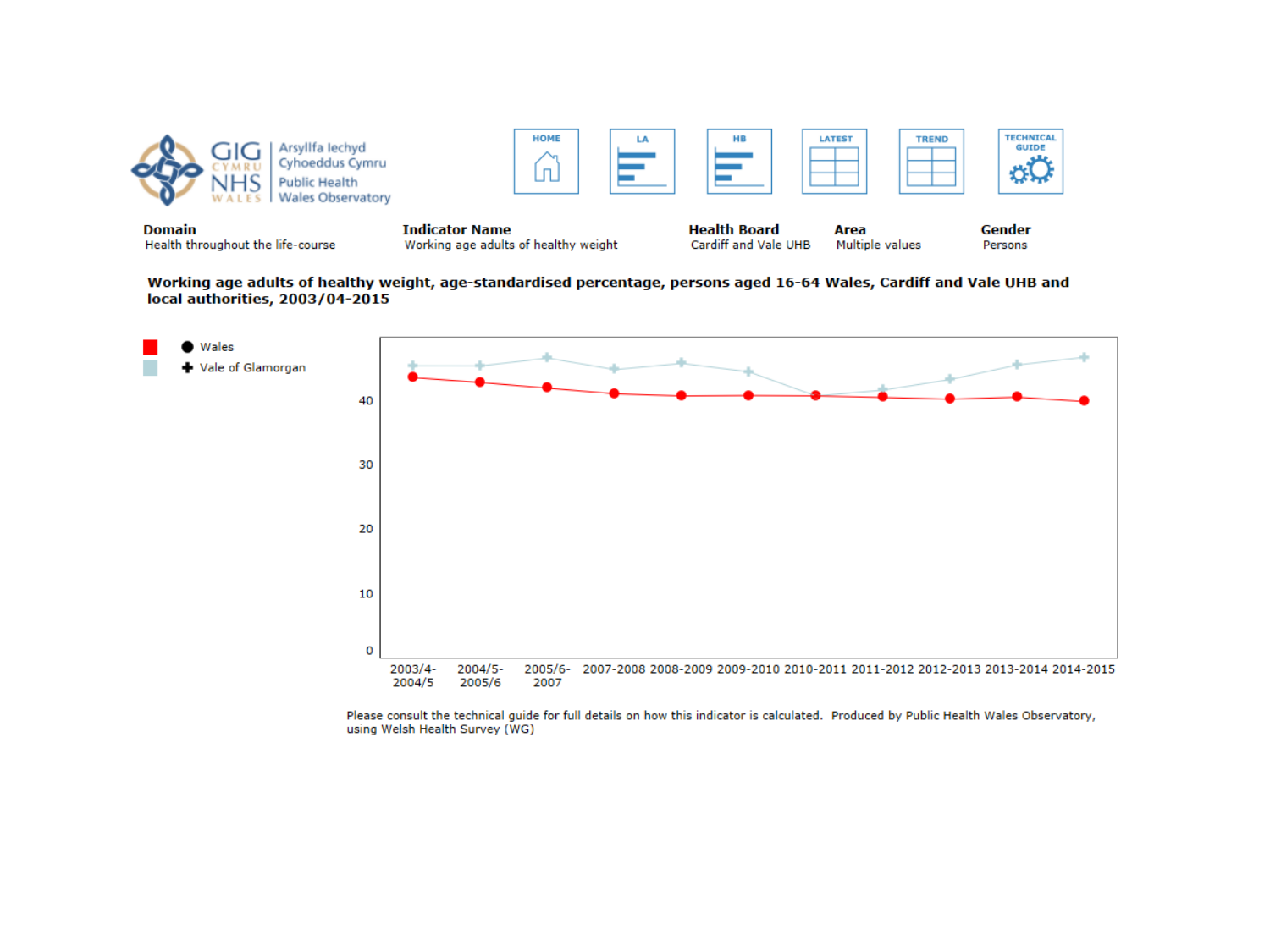

Adults drinking above guidelines, age-standardised percentage, persons aged 16+, Wales, Cardiff and Vale UHB and local authorities, 2008-2015



Please consult the technical guide for full details on how this indicator is calculated. Produced by Public Health Wales Observatory, using Welsh Health Survey (WG)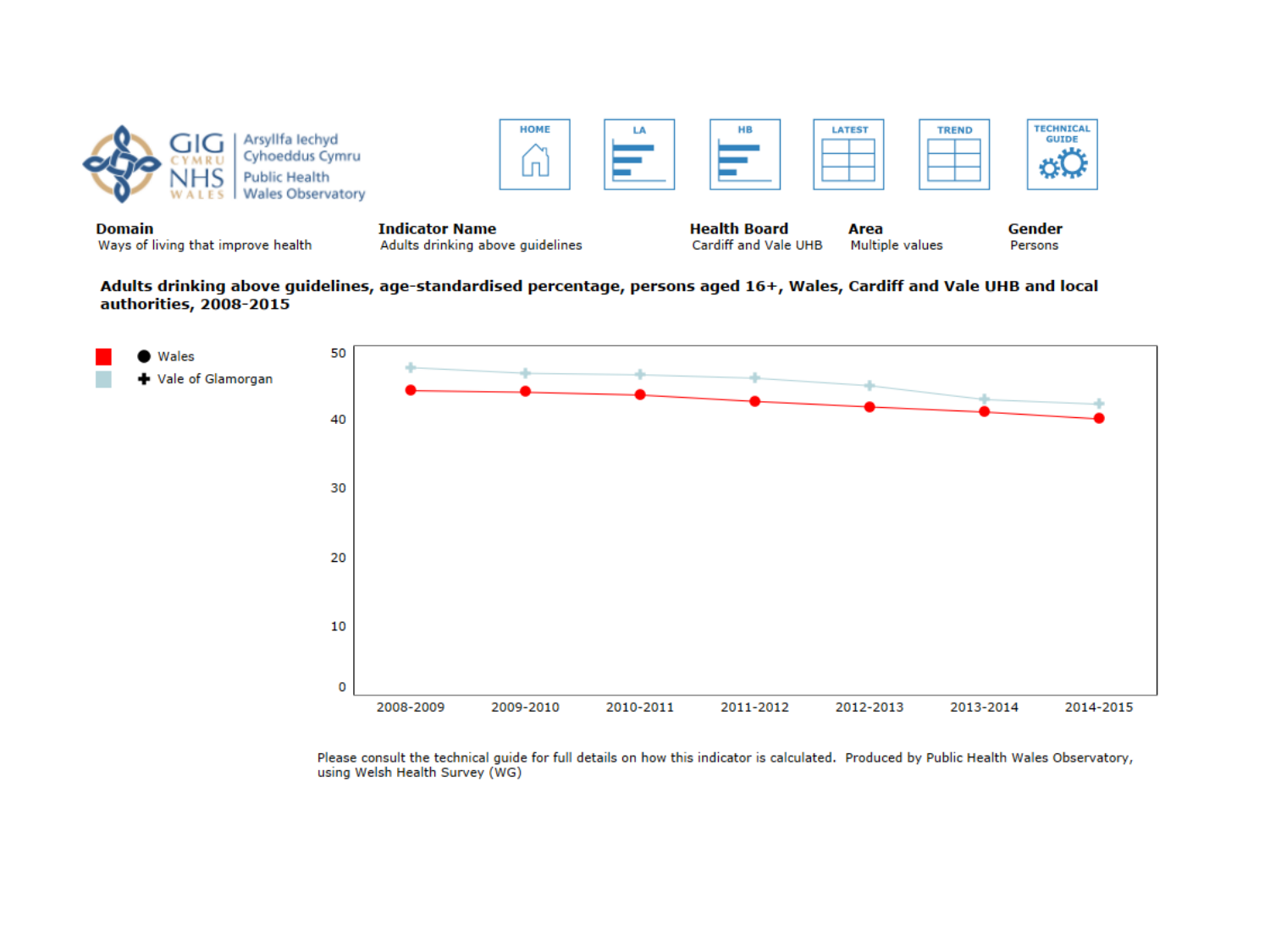## Partnership Public Health Documents

- Public Health Integrated Medium Term Plan
- Tobacco Free Cardiff and Vale Strategy and Action Plan
- Cardiff and Vale Healthy Weight Framework
- Cardiff and Vale Physical Activity Action Plan
- Cardiff and Vale Eating Well Action Plan
- Cardiff and Vale of Glamorgan Alcohol Working Group Action Plan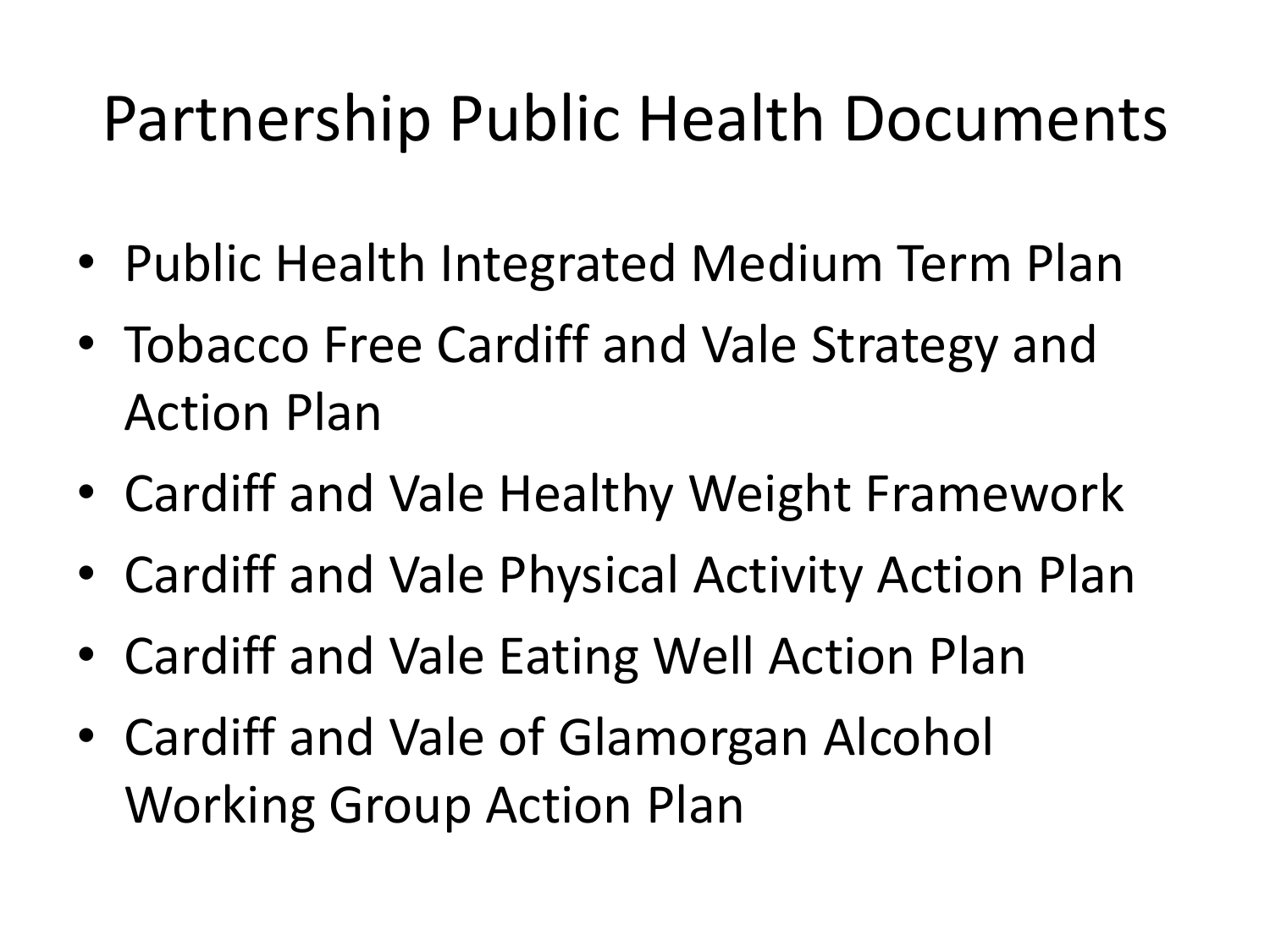## Examples of partnership in action

- Corporate Plan
- Area Planning Board
- Health and Wellbeing Board
- Sports Development/LAPA
- Barry Regeneration Forum
- Poverty Alignment Group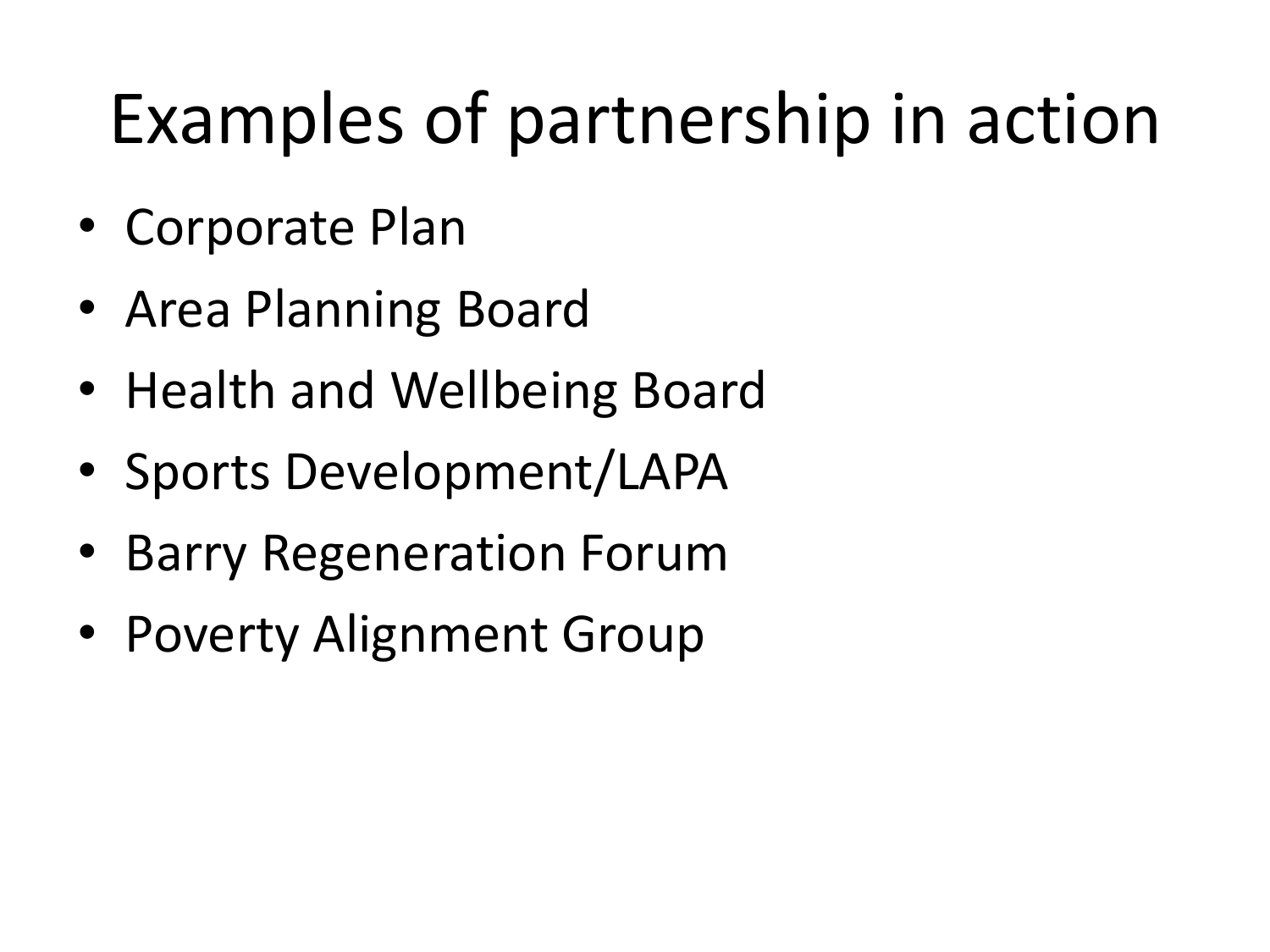## Examples of success

- Tobacco
	- Smoke Free School Gates
	- 'Just Be' programme
	- Smoking cessation groups
- Physical Activity
	- NERS
- Food
- Alcohol
	- $-$  ABI
	- Alcohol Awareness in older people
- Immunisations
- Falls Prevention
	- Otago
- Wellbeing for You
- **Making Every Contact Count**





Gwneud i bob cyswllt gyfrif Making every contact count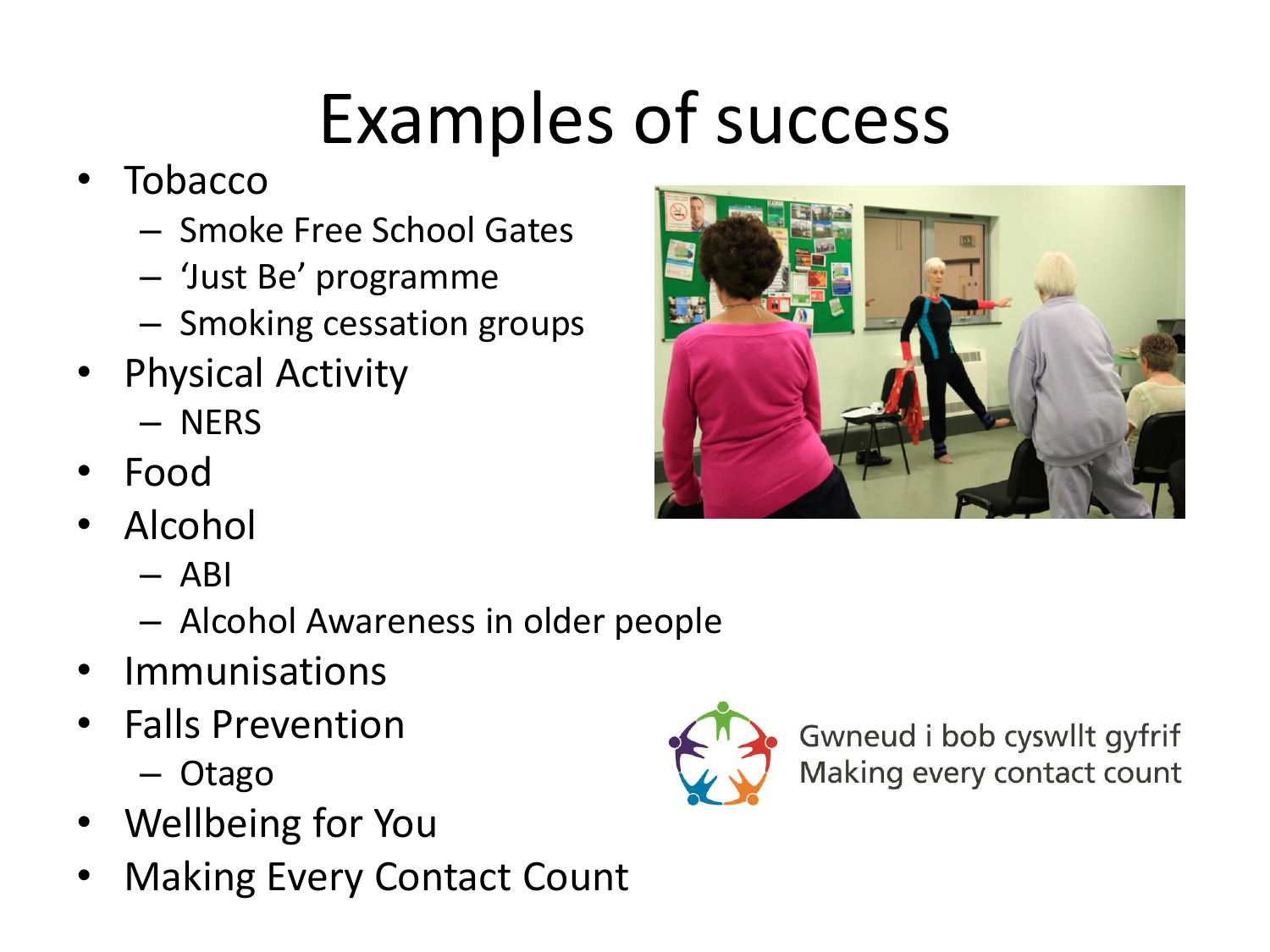## How can we do even better?

- Stronger links
	- urban healthy planning, active travel, promotion of urban and rural green spaces as a means to improve physical and mental well-being.
- Support
	- Vale Food Charter 'Food Vale'
- Efficient joint working
	- Communications